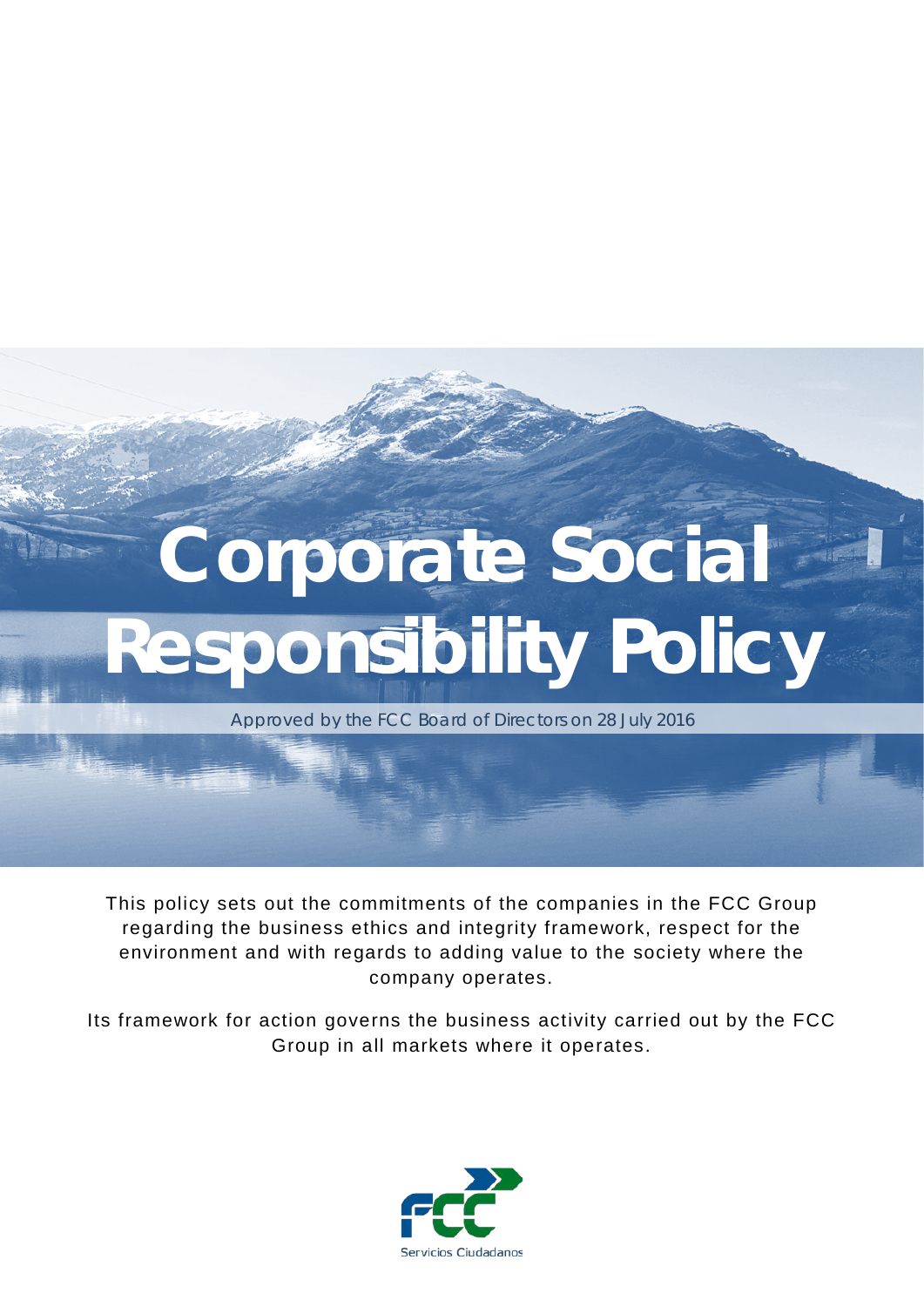

## *I. Basis*

FCC would like to be a citizen services company that is renowned for its commitment to developing the societies it serves and through the activities, goods or services it provides.

Its hundred-year-old corporate culture and solid values have enabled FCC businesses to develop on the basis of longlasting, transparent and mutually-beneficial relationships with the stakeholders the Group interacts with.

# *II. FCC Group principles of responsible action*

## **Quality and innovation**

- We strive to identify, satisfy and even anticipate the needs of our clients (internal and external).
- We are always looking for new ways to improve and innovate, remaining open to new ideas that go beyond our comfort zone.
- We always take into consideration all consequences and implications of our actions and decisions.

## **Integrity in our actions**

- We carry out our activity in accordance with the legislation in force in the different settings or countries where the company operates, respecting our code of ethics.
- We faithfully fulfil our commitments, respect the rights and dignity of people and do not tolerate discrimination due to ethnic origin, religion or gender.
- We aim to promote the professional and personal development of our employees.

# *FCC Corporate Social Responsibility Policy*

This policy sets out the commitments of the companies in the FCC Group regarding the business ethics and integrity framework, respect for the environment and with regards to adding value to the society where the company operates.

Its framework for action governs the business activity carried out by the FCC Group in all markets where it operates.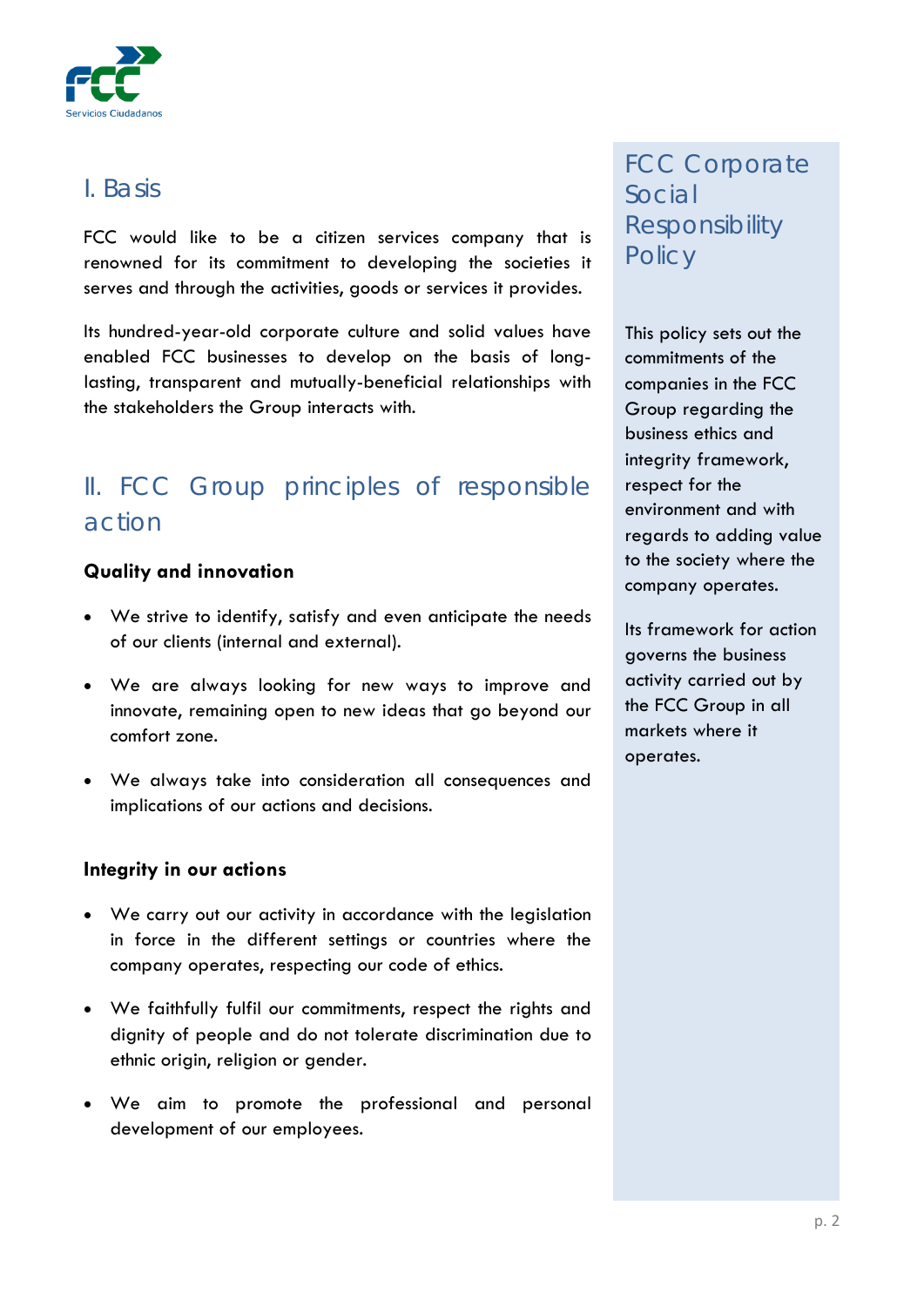

- We do not tolerate unethical practices for either personal or company benefit.
- We are loyal to FCC as regards any personal interests; we maintain an attitude of political neutrality in our activities; we respect free competition and we manage our contractors and suppliers with impartiality and objectivity.
- We are committed to respect for the environment and carry out our activity under precautionary and efficiency principles regarding the use of natural resources and biodiversity.
- We maintain a service-oriented attitude and act responsibly in communities affected by our activities.

#### **Efficiency in management**

- We systematically seek austerity and simplicity in everything we do, providing the services that our clients really want and removing any aspects deemed to be superfluous.
- Our work is geared towards facilitating the attainment of business and Group objectives.
- We strive to obtain the best results through optimum use of resources and cash flow.
- We also protect and strive to make the best possible use of other less measurable resources such as the FCC structure and management systems, our knowledge and experience, our brand and the relationships that we maintain with external stakeholders (clients, suppliers, etc.)

#### **Proximity and commitment**

- We regard our social responsibility as a way of managing the company which seeks not only to create value for shareholders, but also to work alongside communities in which we carry out our activity in order to promote their well-being and development.
- We believe that the value of people and the human relationships they generate are an intrinsic part of the services we provide and the goods we produce.
- We prioritise the objective of achieving well-being in the workplace and the professional development of those who work for the Group.
- We understand that in order to be leaders, we have to provide solutions that can transform urban communities into more intelligent, inclusive and clean environments.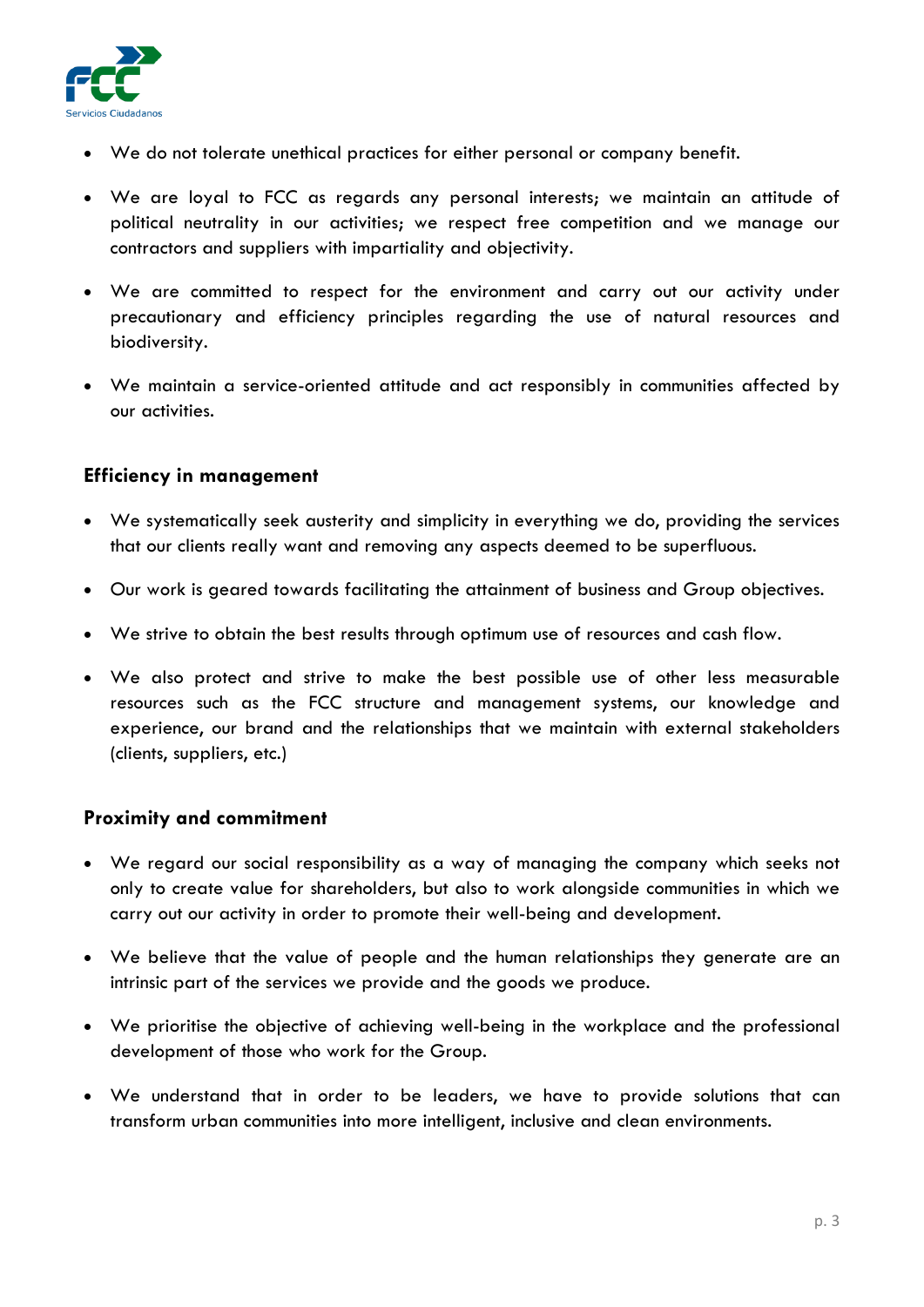

# *III. Priorities in corporate responsibility*

We would like to form part of the solution to the challenge posed by the 2030 Agenda for Sustainable Development Goals (SDG), approved by the United Nations in 2015, and therefore make better use of the opportunities in our markets.

Consequently, our responsible commitment is based on three priorities:

#### **1. Connection with citizens:**

Our activities must better understand and connect with the real needs of citizens, and drive changes that promote cleaner, more intelligent and inclusive development. In order to do so, we will remain in constant dialogue to help us understand the different expectations of all stakeholders at all times.

We work to maximise the positive impact of FCC activities on communities, promoting actions among citizens that improve the development of cleaner cities, and in dialogue with the public authorities in order to understand and respond to the current and future needs of urban centres.

We carry out our activity under the precautionary principle, previously establishing systems that enable us to assess and mitigate the impacts that our activities may have on people or the environment.

#### 2. **Smart Services:**

We work to create new capacities in the organisation that enable us to design better sustainable solutions.

Therefore, we include innovative and quality initiatives that promote more sustainable environments in the design, implementation, operation and maintenance phases in construction projects and services, with the aim of amplifying the positive social impacts and those regarding contribution to local development.

In the environmental field, any actions we carry out must be particularly respectful given that we believe the role of FCC, as a citizen services company, is to be part of the solution regarding global warming mitigation and adaptation, water supply and sanitation, waste management and biodiversity conservation.

#### **3. Exemplary performance:**

We work with our own ethical behaviour standards which are more demanding than those enforced in the jurisdictions where we operate.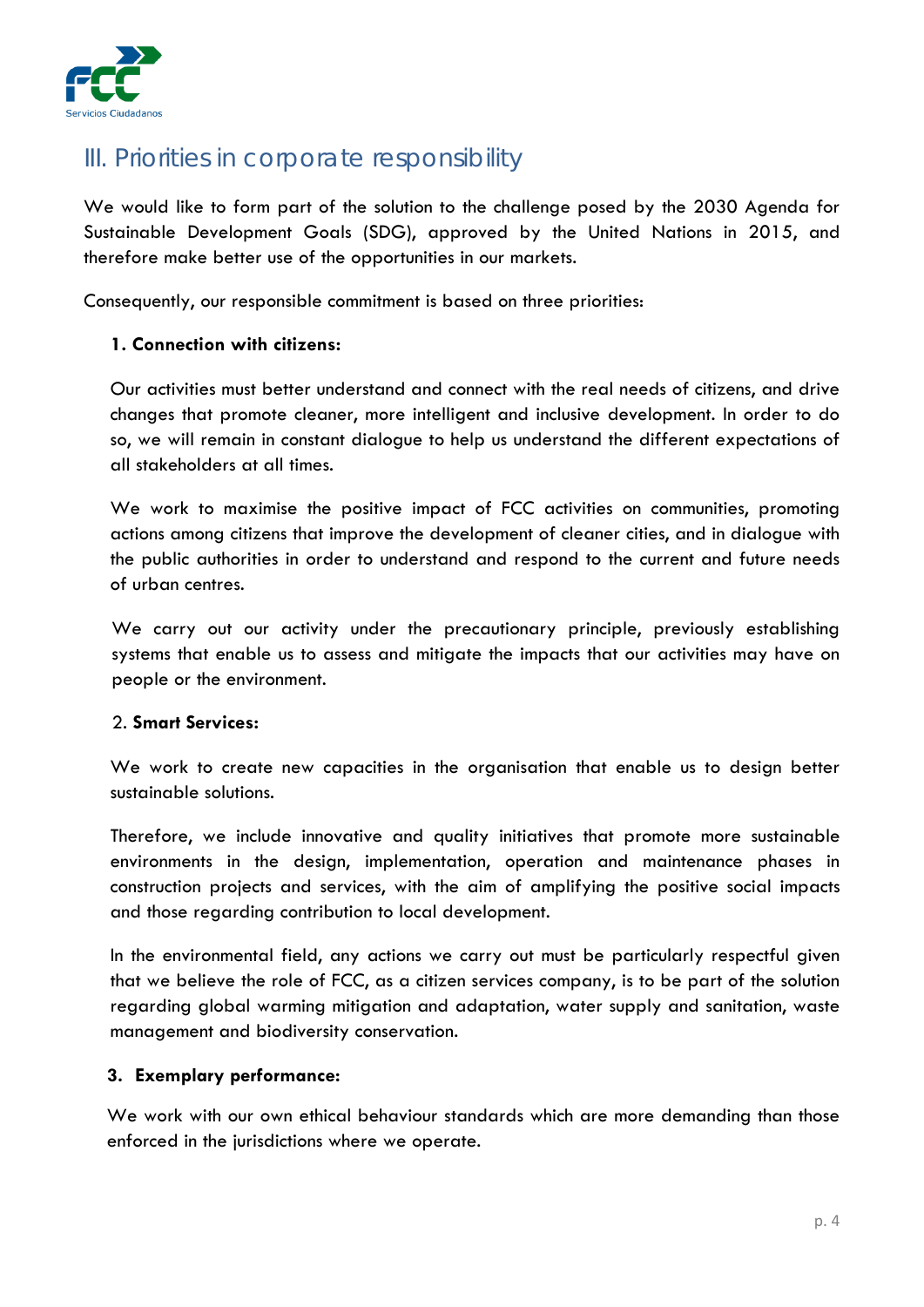

**.** 

This commitment is reinforced by our code of ethics that guides FCC activity within a framework of business ethics and integrity.

We are constantly strengthening the control and supervision system of this exemplary framework of action within which we work, so that it is a reference point in terms of integrity and business ethics.

We protect our employees here at FCC. Their health and safety are a priority above anything else.

We include commitment requirements in our value chain, and especially in relationships with partners, suppliers and contractors, that are in line with ours regarding ethical, social and environmental matters.

# *IV. Dialogue with stakeholders*

The FCC Group maintains different channels of communication, dialogue and participation with its stakeholders so as to engage with them in a transparent, honest, true and consistent manner, and as a means of learning and improving our business performance.

# *V. Governance of this policy*

#### **Board of Directors and Executive Committee**[1](#page-4-0)

The FCC Board of Directors will oversee compliance of this policy through its Executive Committee.

The Executive Committee will approve, monitor and assess the corporate social responsibility strategy and practices in the Company, which shall be set out in a master plan that is periodically drawn up and approved.

Progress is to be reported by the Company in its annual social responsibility report, and made available to the General Shareholders Meeting.

## **FCC Group Corporate Social Responsibility Committee.**

<span id="page-4-0"></span><sup>1</sup> In compliance with Article 529 ter of the Capital Companies Act currently in force, and following principles 23 and 24, recommendations 6, 52, 54 and 55 of the Good Governance Code of Listed Companies produced by the Spanish National Securities Market Commission (CNMV).